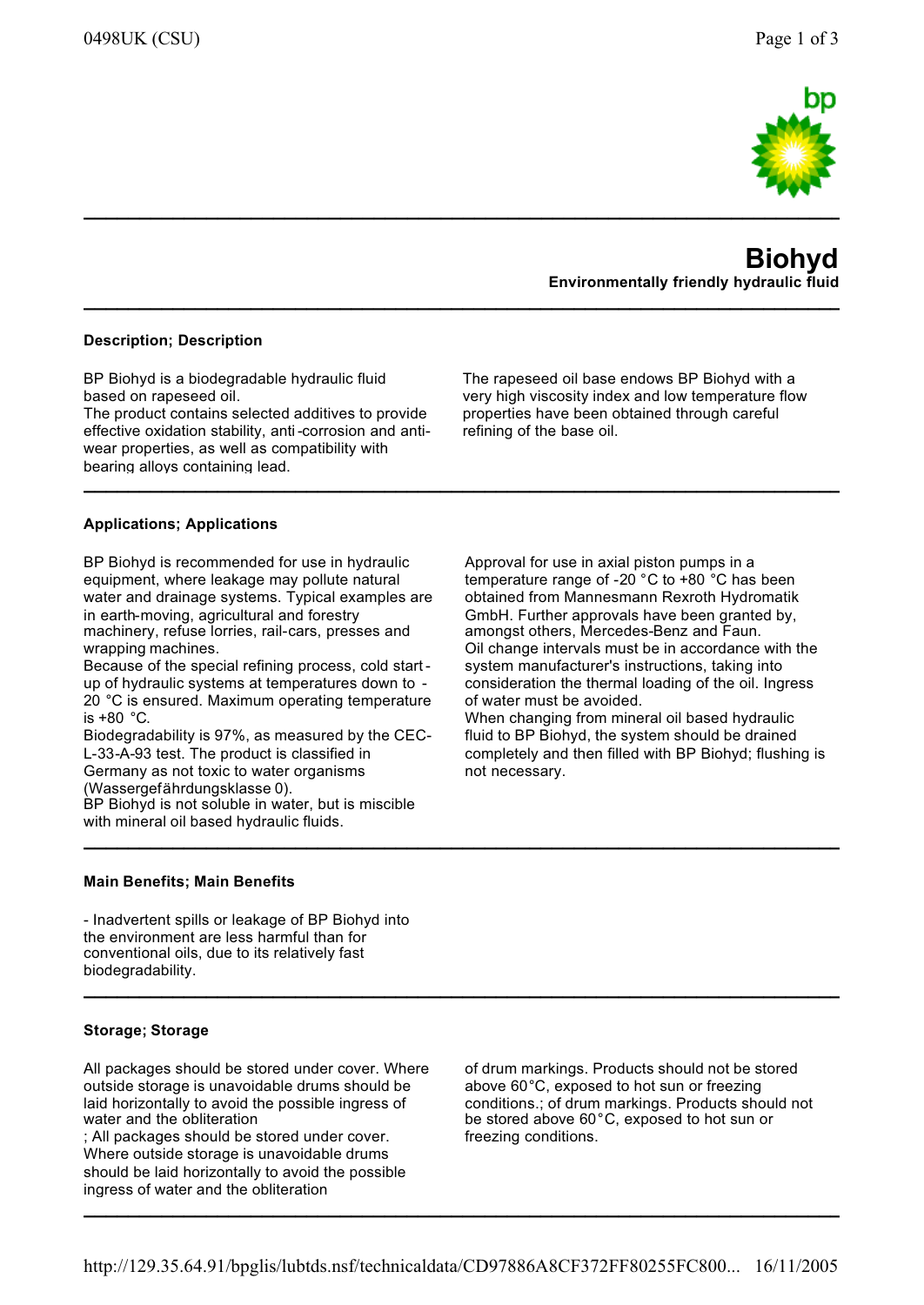# **Health, Safety and Environment; Health, Safety and Environment**

Health, safety and environmental information is provided for this product in the Materials Safety Data Sheet. This gives details of potential hazards, precautions and First Aid measures, together with environmental effects and disposal of used products.; Health, safety and environmental information is provided for this product in the Materials Safety Data Sheet. This gives details of potential hazards, precautions and First Aid measures, together with environmental effects and disposal of used products.

BP Lubricants and Special Products Ltd. or its subsidiaries will not accept liability if the product is used other than in the manner or with the precautions or for the purpose/s specified. Before the product is used other than as directed, advice should be obtained from the local BP office.; BP Lubricants and Special Products Ltd. or its subsidiaries will not accept liability if the product is used other than in the manner or with the precautions or for the purpose/s specified. Before the product is used other than as directed, advice should be obtained from the local BP office.

**\_\_\_\_\_\_\_\_\_\_\_\_\_\_\_\_\_\_\_\_\_\_\_\_\_\_\_\_\_\_\_\_\_\_\_\_\_\_\_\_\_\_\_\_\_\_\_\_\_\_\_\_\_\_\_\_\_\_\_\_\_\_\_\_\_\_\_\_\_\_\_\_\_\_\_\_\_\_\_\_**

### **Typical Characteristics; Typical Characteristics**

|                                                                        | <b>Test Methods; Test</b><br><b>Methods</b> | <b>Units; Units</b>      | Grade:; Grade: |      |            |  |
|------------------------------------------------------------------------|---------------------------------------------|--------------------------|----------------|------|------------|--|
|                                                                        |                                             |                          | 32             |      | 46         |  |
| Density at 15 °C                                                       | ISO 3675,<br><b>ASTM D1298</b>              | Kg/m <sup>3</sup>        | 922            |      | 921        |  |
| Kinematic visco at 40 °C<br>100 $°C$                                   | ISO 3104,<br>ASTM D445                      | mm <sup>2</sup> /s       | 36<br>8        |      | 44<br>10   |  |
| Viscosity Index                                                        | ISO 2909,<br><b>ASTM D2270</b>              |                          | 210            |      | 210        |  |
| Pour Point                                                             | ISO 3016,<br><b>ASTM D97</b>                | $^{\circ}C$              | $-33$          |      | $-33$      |  |
| Flash Point (COC)                                                      | ISO 2592, ASTM D92                          | $^{\circ}C$              | 255            |      | 255        |  |
| Air release at 50 °C                                                   | ASTM D3427                                  | min                      | 4              |      | 5          |  |
| Neutralisation number                                                  | ASTM D974                                   | mgKOH/g                  | 1.75           |      | 1.90       |  |
| <b>FZG Gear Test:</b><br>A/8.3/90 °C                                   | IP 334, DIN 51 354                          | Load<br>Stage<br>Failure | $>12$          |      | >12        |  |
| <b>Vickers Pump Test</b><br>(ring/vanes wear)                          | ASTM D2882                                  | mg                       | <120/ < 30     |      | <120/ < 30 |  |
| Compatibility with<br>reference<br>seal material<br>SRE-NBR 17d/100 °C | ISO 6072                                    |                          |                |      |            |  |
| Volume change :                                                        | <b>DIN 53521</b>                            | $\%$                     | $+8$           | $+6$ |            |  |
| Hardness change:                                                       | <b>DIN 53505</b>                            |                          | $-4$           | $-2$ |            |  |
| Biodegradability                                                       | CEC-L-33-A-93                               | $\frac{0}{0}$            | 97             | 97   |            |  |

*The above figures are typical of those obtained with normal production tolerance and do not constitute a specification.; The above figures are typical of those obtained with normal production tolerance and do not constitute a specification.*

**\_\_\_\_\_\_\_\_\_\_\_\_\_\_\_\_\_\_\_\_\_\_\_\_\_\_\_\_\_\_\_\_\_\_\_\_\_\_\_\_\_\_\_\_\_\_\_\_\_\_\_\_\_\_\_\_\_\_\_\_\_\_\_\_\_\_\_\_\_\_\_\_\_\_\_\_\_\_\_\_**

**This Data Sheet and information it contains is considered to be accurate at the date of printing. No warranty or representation, expressed or implied, is made as to the accuracy or completeness of the data and information contained in this publication.; This Data Sheet and information it contains is considered to be accurate at the date of printing. No warranty or representation, expressed or implied, is made as to the accuracy or completeness of the data and information contained in this publication.**

**The Seller shall not be responsible for any loss or damage resulting from any hazards or risks identified in the data sheet and which are associated with petroleum products concerned (provided that this disclaimer shall not affect any statutory rights of the Buyer of the petroleum products concerned).; The Seller shall not be responsible for any loss or damage resulting from any hazards or risks identified in the data sheet and which are associated with petroleum products concerned (provided that this disclaimer shall not affect any statutory rights of the Buyer of**